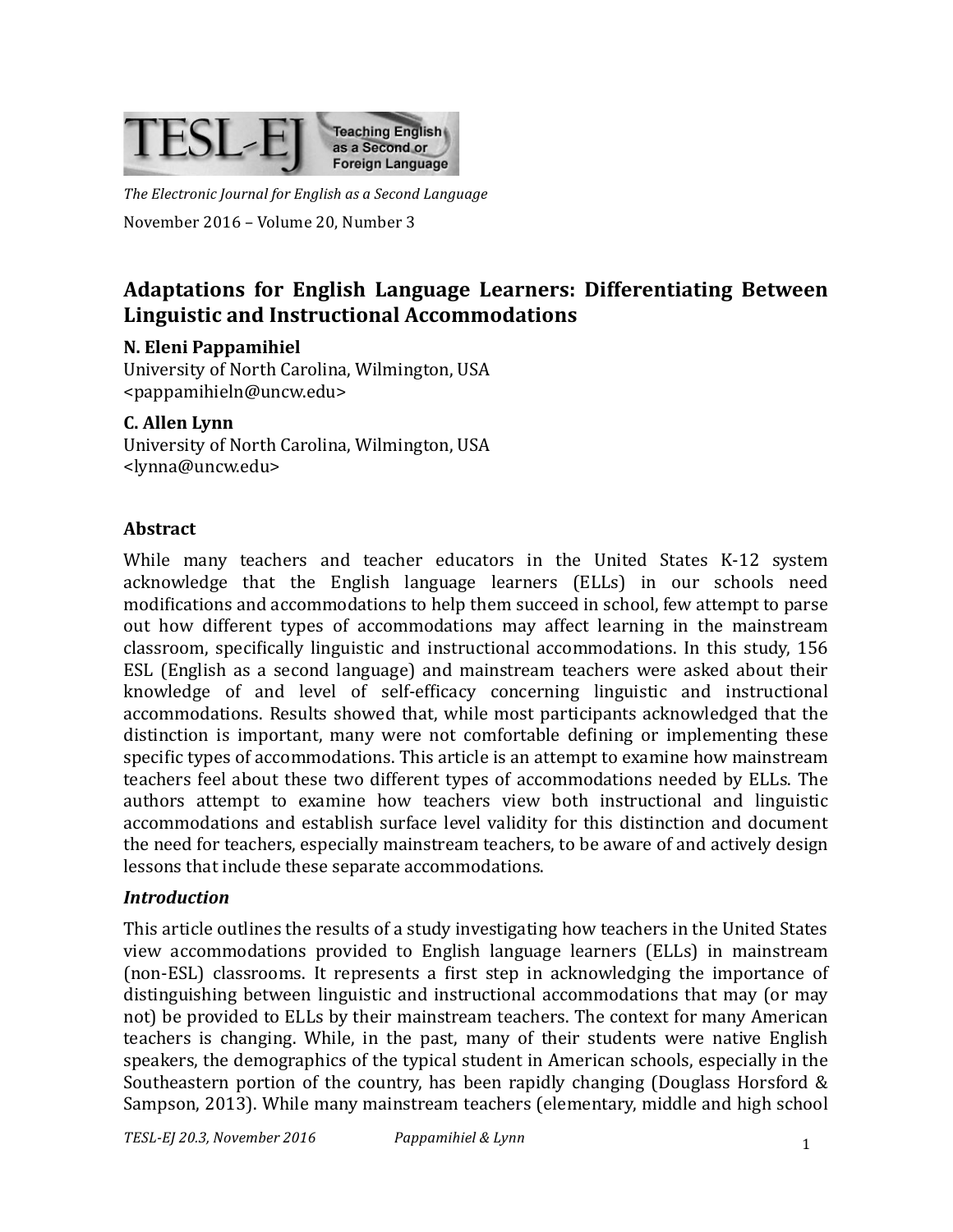teachers without a specialty designation such as ESL or Special Education) will have ELLs in their classrooms, very few have any additional preparation to help them work with this growing population (Ballantyne, Sanderman & Levy, 2008; Goldenberg, 2008; Sampson & Collins, 2012). The work I do as part of my university position often involves providing professional development for and completing observations of mainstream teachers who work with ELLs in rural schools in the United States. The following vignette describes one such school visit.

As I go into the mainstream class to observe two teachers teach a class of mixed native English speakers and non-native English speakers, I am excited to be here because I've heard great things about this rural elementary school and the work they've done integrating English language learners (ELLs) into the mainstream. In fact, during the observation, the interaction between the ESL teacher and the mainstream teacher is so refined that I have difficulty distinguishing the ELLs from the native English speakers. I observe several other classrooms where the teachers are equally adept at their coteaching model, but I still walk away from each observation with a sense of discomfort, that something is wrong beneath the surface of these classrooms.

Each of the teachers is an expert in her field, executing the classroom activities in a professional manner. As mentioned before, the ESL teacher is fully integrated into the classroom, not side-lined as happens too frequently in misinterpretations of the coteaching model. I see cooperative learning, Word Walls, student work displayed in the rooms, and manipulatives used to aid learning. However, after a day of observations I realize that, while I have seen numerous instructional accommodations. I have not seen very many linguistic accommodations focused on the ELLs in the classrooms. When I ask teachers about this lack of linguistic accommodations for ELLs, they respond that all their children have language issues because of high rates of poverty in the district. Both native and non-native English speakers benefit from the same instructional strategies.

As a result of this observation that took place during a research study on co-teaching, my colleague and I began to ask  $K-12$  teachers (mainstream and  $ESL$ ) about their awareness and knowledge of instructional and linguistic accommodations. This study is premised on the assumption that there is a difference between instructional accommodations and linguistic accommodations provided by teachers in the classroom and that both, linguistic and instructional accommodations, are needed for ELLs to be successful in the mainstream classroom. This article is an exploration of teachers' understandings about the differences between instructional and linguistic accommodations and the possibility that this difference could be used to help close the achievement gap between ELLs and their native English speaking peers in American K-12 schools. It includes a synopsis of surveys and discussions and addresses the connections and disconnections that mainstream teachers feel regarding different types of accommodations provided for ELLs in the mainstream classroom. The purpose of the data presented in this article is to examine how mainstream teachers view different types of accommodations and provide a rationale for a pedagogical distinction between instructional and linguistic accommodations.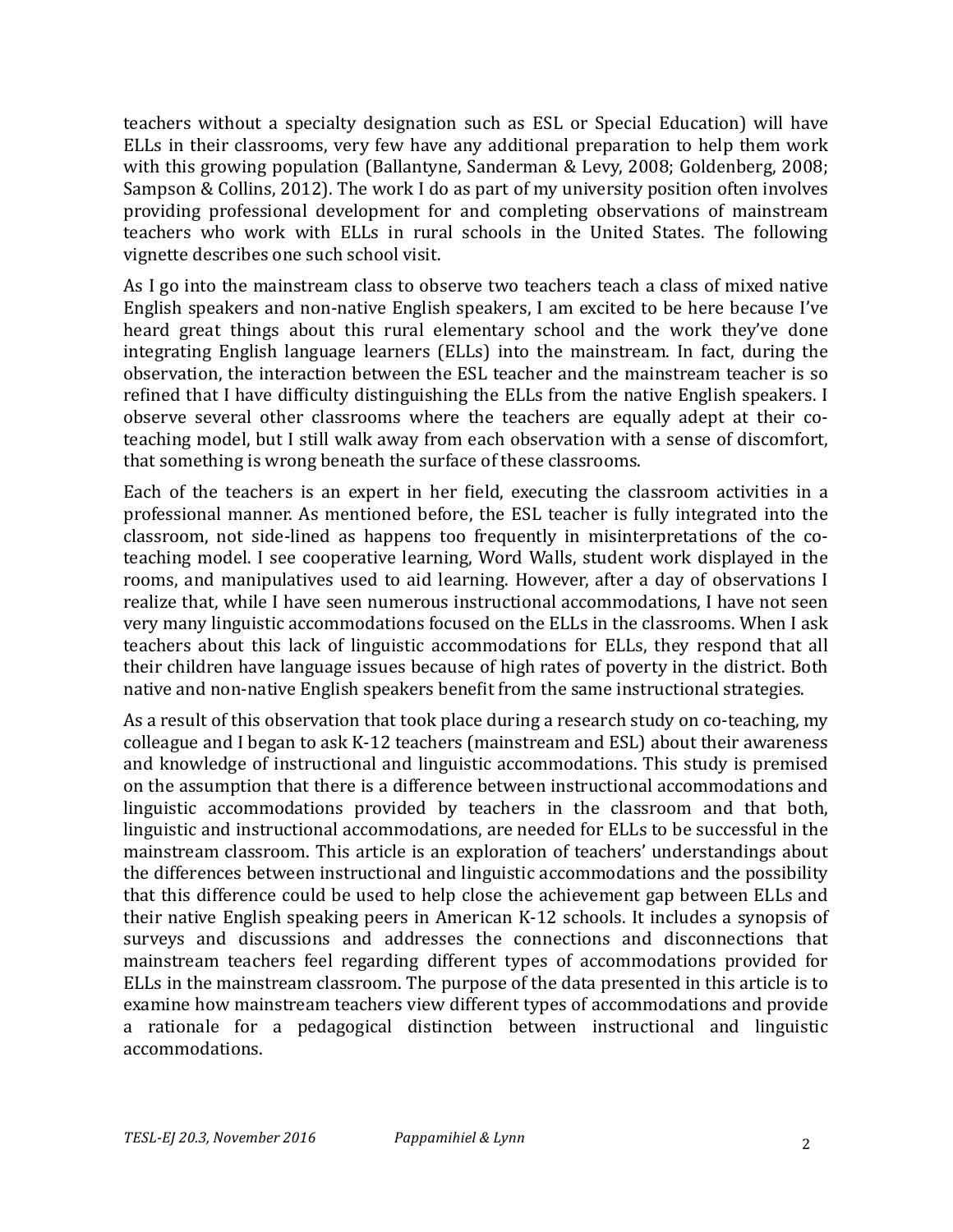#### *English Learners in the Mainstream Classroom*

Over the past few decades, the number of ELLs in American schools has grown rapidly and there is a high need for all teachers to be prepared to work with ELLs (De Jong, 2013). Many parts of the United States have adopted the Common Core State Standards (CCSS), and these adoptions have ramped up expectations in many areas for all teachers, especially those who work with ELLs (Santos, Darling-Hammond & Cheuk, 2012). The impact of CCSS can be seen in every area of education from testing to teacher preparation, and this influence is equally powerful in the education of language minority students (Santos, Darling-Hammond & Cheuk, 2012). For years we have sought to reduce the achievement gap that exists between ELLs and their native English speaking peers (Goldenberg, 2008; Sampson & Collins, 2012), but the introduction of CCSS and the subsequent testing systems that accompany them make this gap reduction even more imperative.

Because of the impact of federal legislation in the United States, most ELLs spend the majority of their academic day with mainstream teachers (non-ESL teachers) as their primary instructional providers. However, these teachers are often either not prepared or underprepared to work with this population of students. Especially since many states have adopted the Common Core State Standards (CCSS), there has been an emphasis placed on academic language that impacts entire classrooms, not just ELLs. This increased emphasis on academic oral and written language has challenged mainstream teachers more than in past years.

We know that ELLs will spend the majority of their academic day with mainstream teachers. However, only a few states (i.e., California, Arizona, Florida, Pennsylvania and New York) require English as a Second Language (ESL) coursework for all their teachers  $(Sampson \&$  Collins, 2012). Lucas and Grinberg  $(2008)$  found that in 2000 approximately 74% of mainstream teachers had little or no preparation for working with ELLs. Of those that had participated in professional development related to ESL practices, most had only a few hours of preparation. Sampson and Collins (2012) reported that ELLs score significantly below their native English-speaking peers on NAEP (National Assessment of Educational Progress) tests. Hence, there is a great need for mainstream teachers to be better prepared to work with ELLs and work more effectively to ameliorate the impact of learning content in a second language.

#### *EL versus Dialectally Different?*

In the elementary school practicing the co-teaching model I asked both ESL teachers and mainstream teachers how they accommodated the needs of the ELLs in their classrooms. Typically they outlined their carefully selected instructional accommodations, which they implemented with success. The mainstream teachers raved about the increased sense of efficacy they felt while working closely with their ESL teacher partners. The ESL teachers commented often about how they felt they were making a true difference in the mainstream classroom with the help of their content-area colleagues. Yet, when I asked how ELLs' linguistic needs were being met. I was redirected to the instructional accommodations made for all the students in the classroom. Nearly every teacher responded that all the students in the class benefited from the accommodations, without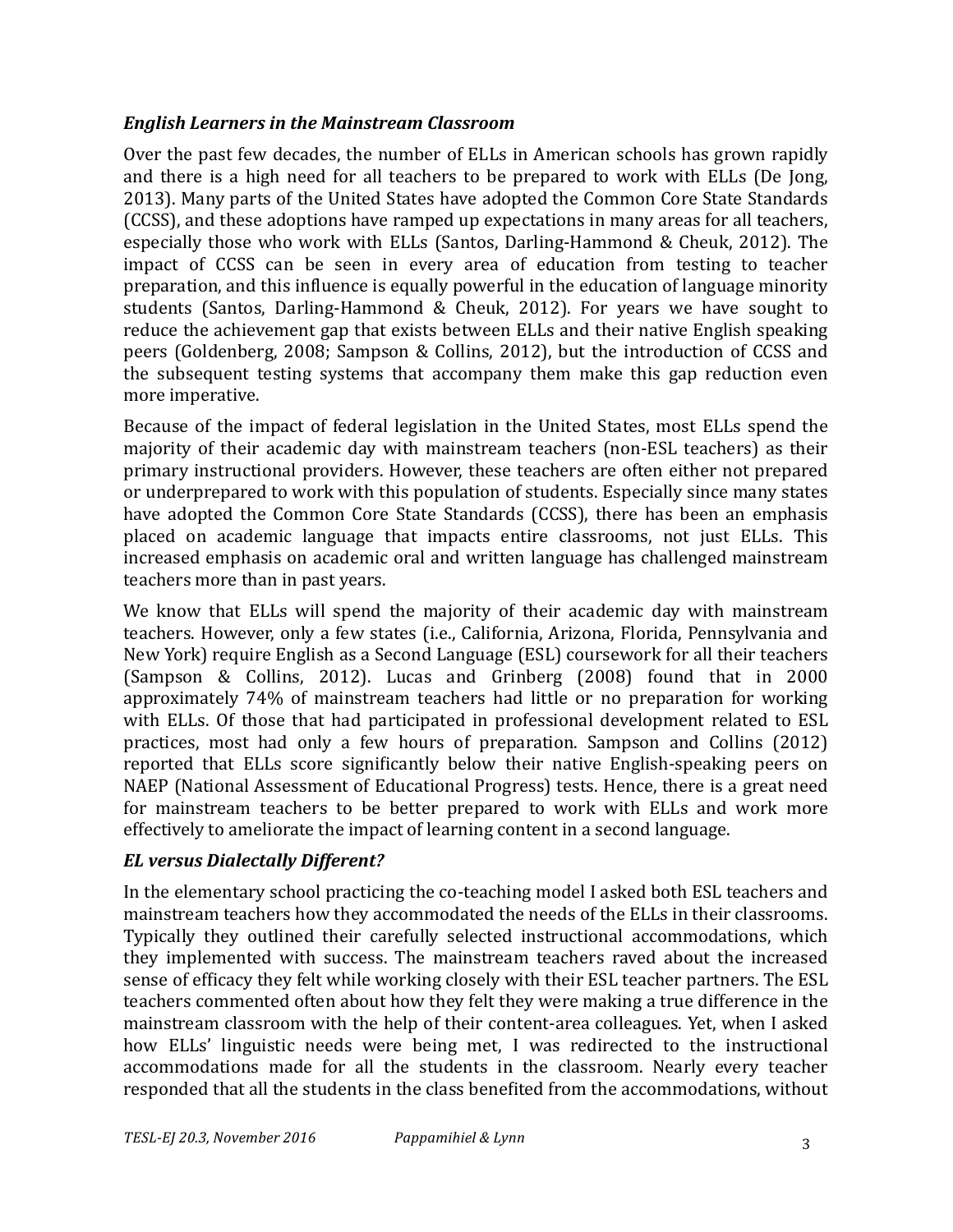any linguistic differentiation, because the student population of the school was so socioeconomically disadvantaged that even the native English speakers did not effectively use academic English. However, is this a valid argument?

In their study, Logan and Petscher (2010) found that when language-risk (ESL) and poverty-risk (non-ESL, high poverty) groups were compared in curriculum-based measures (CBM), the language-risk group consistently demonstrated lower starting points and lower growth rates over a one year period. De Jong and Harper (2011) found that when teachers implemented accommodations, accommodations that focused on comprehensibility were more likely to be used than accommodations that were designed to specifically provide second language support.

Within the school I observed, the principal reported that the gap between the ELLs and native speakers persisted. If the well-executed instructional accommodations were not being differentiated for ELLs, then were they simply raising the quality of instruction for all students but still leaving ELLs with a linguistic gap that would continue to hinder their academic progress, keeping them from excelling to their fullest potential? In fact, the persistent achievement gap between ELLs and their native speaking peers has been noted by many different authors, and Wong-Fillmore and Snow specifically noted that, "A thorough grounding in educational linguistics would support teachers' understandings overall, and in particular teaching literacy skills and working with English language learners" (p. 4, 2000). In other studies, researchers have concluded that, in testing situations, the type of accommodation assigned to ELLs does make a difference in their achievement (Kopriva, Hipolito-Delgado & Cameron, 2007). Hence, we can conclude that the type of accommodations provided to ELLs does matter. Teachers cannot assume that providing any type of accommodation will be effective.

### *Instructional and Linguistic Accommodations*

ESL professionals often group both instructional and linguistic accommodations in the same general category when we work in self-contained ESL classrooms. When we prepare ESL professionals who are well-versed in linguistics, structural and applied grammar, and other language concepts, we assume that they will distinguish when an instructional accommodation is needed and when a linguistic accommodation is needed. We expect them to provide both types, simultaneously if needed, as a best practice for ELLs. However, for mainstream teachers without such background in the structure of languages, this difference is often lost. Many times, mainstream teachers who work with ELLs are focused on other priorities. Reeves (2006) noted that mainstream teachers are focused on a chronic lack of time to address the needs of ELLs and an intensification of workload related to the needs of ELLs. She also found that teachers in her study were ambivalent about pursuing professional development related to working with ELLs, even though they perceived they were not prepared. Polat (2010) also found that teachers felt unprepared to teach ELLs even though they acknowledged that ELLs spent most of their academic day under their instruction. Polat (2010) further notes that a submersion model of instruction is predominant in many schools and recommends that schools and colleges of education take on a more active role in preparing preservice teachers to effectively work with ELLs.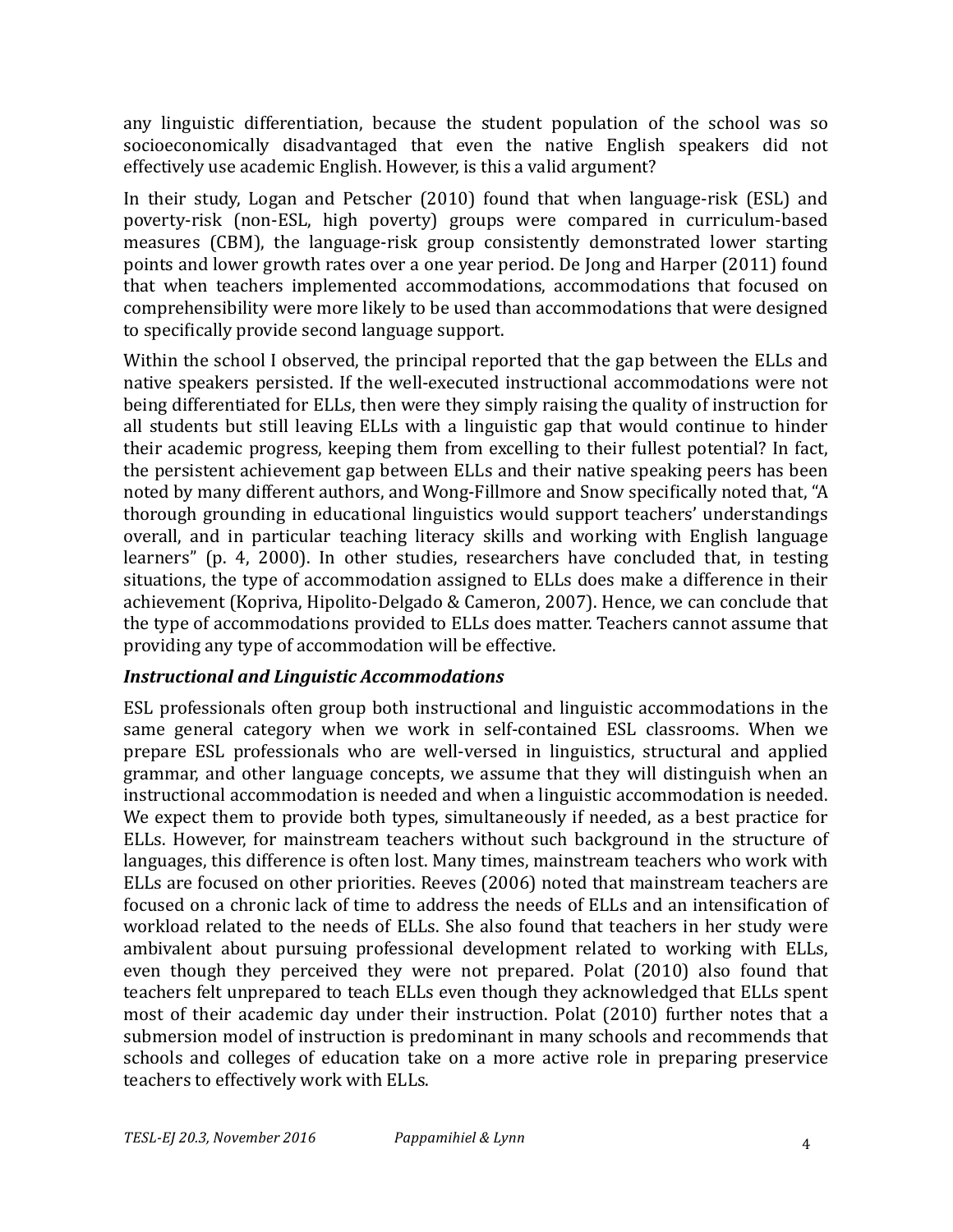Harvey and Teemant (2012) who investigated teacher perceptions of the roles of ESL teachers, noted a need for improved teacher knowledge of second language acquisition. In her literature review of research in multilingual education, Pettit (2011) found that inservice teachers are inadequately prepared specifically in the area of second language acquisition knowledge. This finding is consistent with de Jong and Harper (2005) who argued that too many mainstream teachers feel that ELLs are adequately served through generalized best practices in teaching.

One of the most common mainstream teacher support models for working with ELLs is the SIOP model (Echevarria, Vogt & Short, 2013). This model focuses on lesson plan adaption for ELLs and specifically includes the development of both language and content objectives. However, this is where the distinction between language and content tends to end. Although the model certainly includes both linguistic and instructional accommodations, they are not specifically addressed as such.

Because ELLs are learning both language and content, teachers must provide accommodations and interventions that address both sides of this learning process. Cummins (2000) was one of the first researchers to ask teachers to examine the content and language demands of classrooms. His argument went something like this. When content demands are high, language must be context-embedded to reduce the linguistic burden placed on ELLs. Unless ELLs learn the language, their mastery of content will be hampered. Hence, all content learning must include accommodations for language and linguistic support that go beyond instructional accommodations.

### **What is an accommodation?**

All accommodations alter how content and language are taught, made accessible, and assessed. Accommodations, in general, can be viewed as interventions that address the specific skills and weaknesses in an individual student. According to Abedi (2001), accommodations are intended to "level the playing field" (p. 2) and to make language less of a factor when measuring performance. Abedi and his colleagues also concluded that, in large scale assessments, the most effective accommodations were those that include linguistic modification of test questions, leading us to believe that specific linguistic accommodations are critical to ELLs' academic development. Additionally, Abedi et al. argued that a true accommodation is one that levels the playing field for ELLs but does not give them an advantage over other students in classes.

### **What is the difference between an instructional and a linguistic accommodation?**

Instructional accommodations specifically pertain to how content is taught, made accessible, and assessed. These are accommodations that have a direct impact on how content is manipulated and taught in classrooms. Every day in teacher education programs, preservice teachers are taught how to alter and tweak their instructional practices to suit different types of learners in their classrooms. Mainstream, content area teachers are focused on learning processes, skills and concepts within a content area, relying on a student's preexisting command of the language to assist in that learning process. Most accommodations and modification taught to mainstream teachers are planned with the assumption that the student in question is a native speaker of English.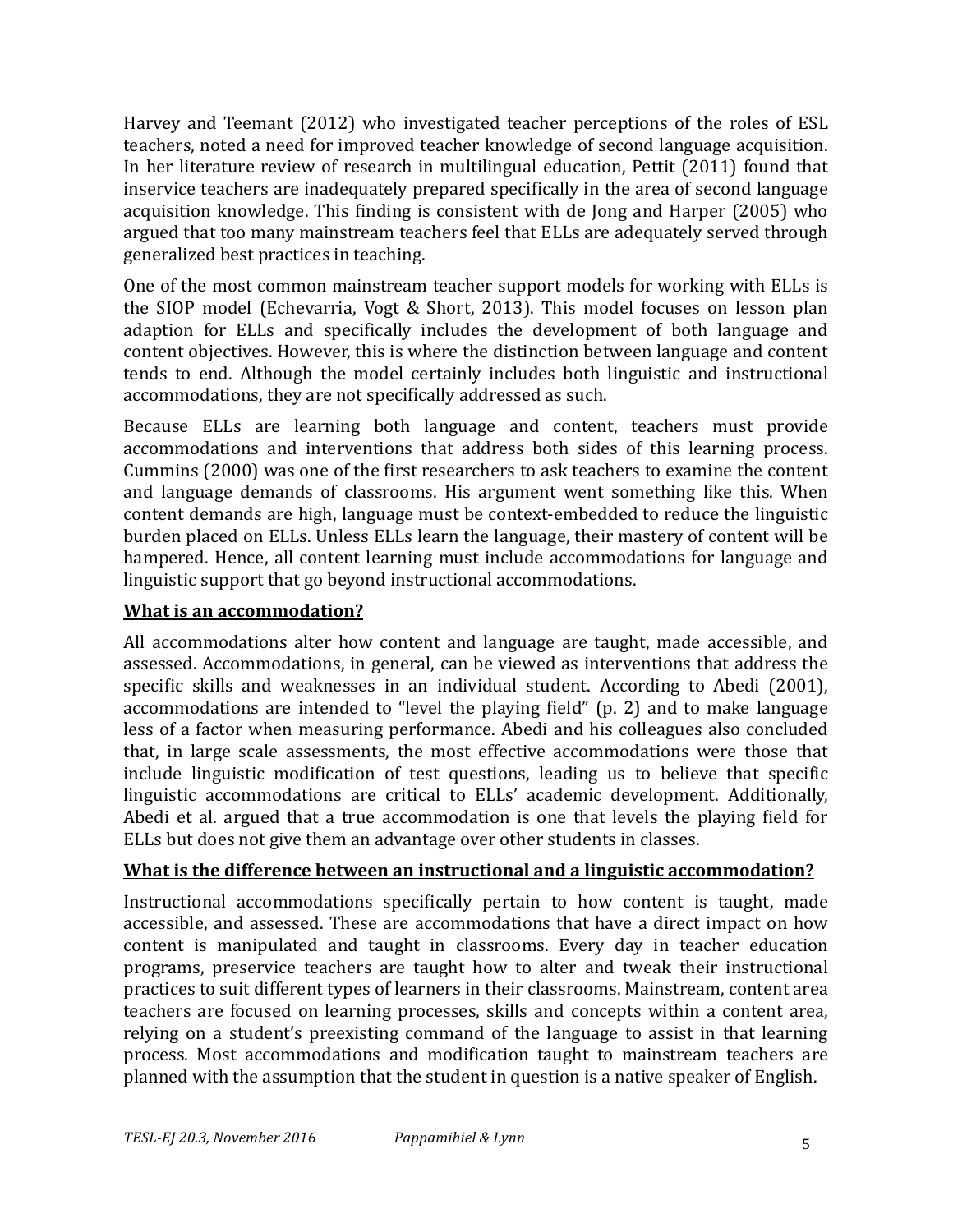Some examples of instructional accommodations would be the targeted use of cooperative learning, perhaps a think-pair-share activity to review vocabulary related to new science terms or a jigsaw activity to introduce the characters in a new novel. Another common instructional accommodation would be to link a student's prior knowledge to the new lessons that will be covered that day. For example, a 10th grade classroom may engage in a discussion of the war in Iraq to introduce issues surrounding World War I. Third graders may be asked to brainstorm about what their favorite food smells like prior to the introduction of the concept of gas as a state of matter. Many learning strategies that are taught to students would also qualify as instructional accommodations, especially when they are linked to specific types of content. These could include teaching students memory strategies to learn new vocabulary, methods of note-taking, and summarization techniques. All of these strategies and accommodations would involve direct interaction with the teacher's methodology of teaching content, regardless of the language proficiency of his/her students.

Linguistic accommodations, however, involve the direct manipulation of language so that theories of second language acquisition can be integrated into classroom practice. While instructional accommodations take into consideration generic student differences, linguistic accommodations involve language supports that address the specific linguistic characteristics of different ELLs. While some instructional and linguistic accommodations overlap, a linguistic accommodation is implemented specifically to ameliorate a language difference. Any overlap would be intricately planned and not occur by chance.

Some examples of linguistic accommodations would be the use of simplified English to introduce content or assess students' mastery of content, directions that are read aloud to benefit students who have more advanced listening skills than reading skills. Translation of directions would also be considered a linguistic accommodation. Audiotaping a lesson or using clarification techniques such as rephrasing could also be considered linguistic accommodations. All these strategies and accommodations take into consideration ELLs' specific language needs in addition to recognition of their content needs. According to Davison's research, "An ideal collaboration between ESL and content-area teachers requires the integration of content-based ESL teaching and ESLconscious content teaching that is, systematic planned language development, not just the inclusion of ESL students in the ongoing activities of the mainstream classroom"  $(2006, p. 457)$ .

### *The study*

In this study we investigated how mainstream and ESL teachers in the United States view this distinction and whether or not they value it. Data was collected to investigate what mainstream teachers understood about instructional and linguistic accommodations. Do they acknowledge a difference? Is this an important distinction? Do they feel that they can distinguish between the two types of accommodations and, if so, can they provide examples of each type? We also hoped to provide a surface level validation for addressing this distinction at the pedagogical level of teacher preparation. Please note that in the following descriptions, some numbers may not add up to exactly 156 because participants were allowed to skip questions.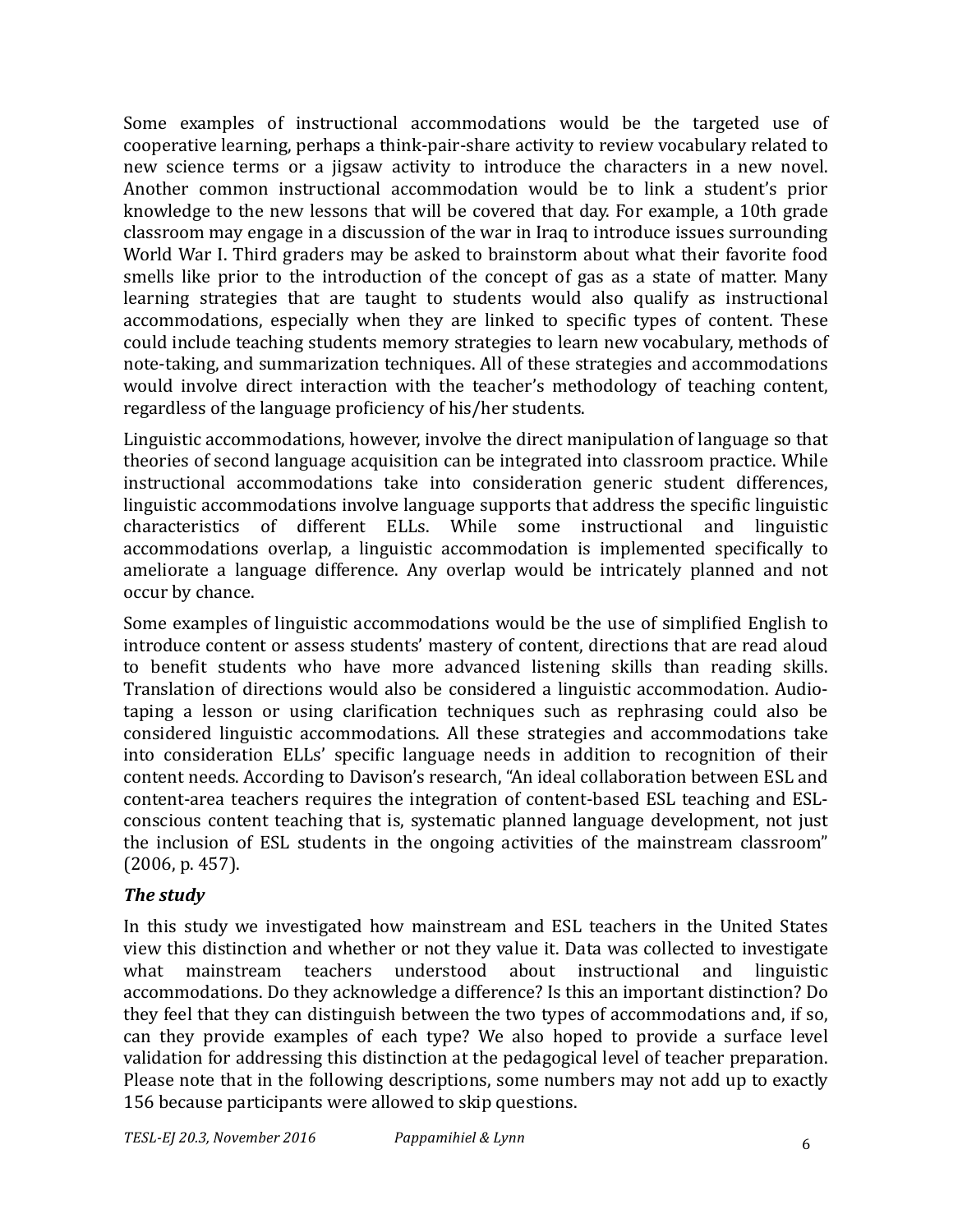## **Participants**

In all, this study included 156 participants, most of whom are mainstream teachers (102) mainstream teachers, 22 ESL teachers, and 29 preservice mainstream teachers). Participants for this study were recruited from a pool of teachers who are already participating in some sort of ESL professional development at the local university. The majority had participated in a 10-hour online module that introduced them to ESL concepts and strategies. These teachers, all from North Carolina, were predominantly at the elementary education level  $(n=46)$ ). Other participants came from across the K-12 educational spectrum, with small numbers of participants in other areas of education including secondary levels (High School,  $n=13$  and Middle School,  $n=25$ ), and an Other category  $(n=22)$ .

## **Data and analysis**

Data from all participants was collected via an online survey instrument. Basic descriptive statistics were used to analyze data from the online survey. Questions from the online survey are in Appendix 1. All 156 participants had access to the online survey, but a much smaller group of participants (10 ESL teachers) was chosen to participate in the online discussion. This group of K-12 ESL teachers was chosen to participate separately in the discussion board to delve deeper into the perceived differences between linguistic and instructional accommodations based on the pre-study assumption that this group may be more familiar with the distinction.

The discussion board data was analyzed by theme. Because these data were collected via an online discussion board, it was relatively easy to identify themes across the discussion. Participants tended to group their discussions by theme-based threads. In addition, the researchers cross-checked the threads for consistency across themes. In the online discussion, participants were asked to explain how they understood the difference between linguistic and instructional accommodations. They were then asked to give examples of each.

## **Results**

The results of the data are reported below.

Participants reported the following level of knowledge regarding ESL instruction in general

- 2% felt that they know as much as their ESL teacher
- 42% know more than most of the other teachers they work with
- 40% thought they knew as much as they needed to
- 14% reported that they need to know more
- 2% reported their level of knowledge as unacceptable for their work.

Of the participants reporting, 92% said that it is important for teachers to know the difference between an instructional and a linguistic accommodation, but many are not sure  $(35%)$  or do not know  $(24%)$  the difference between an instructional and linguistic accommodation. A small number of participants cannot  $(4%)$  define or aren't sure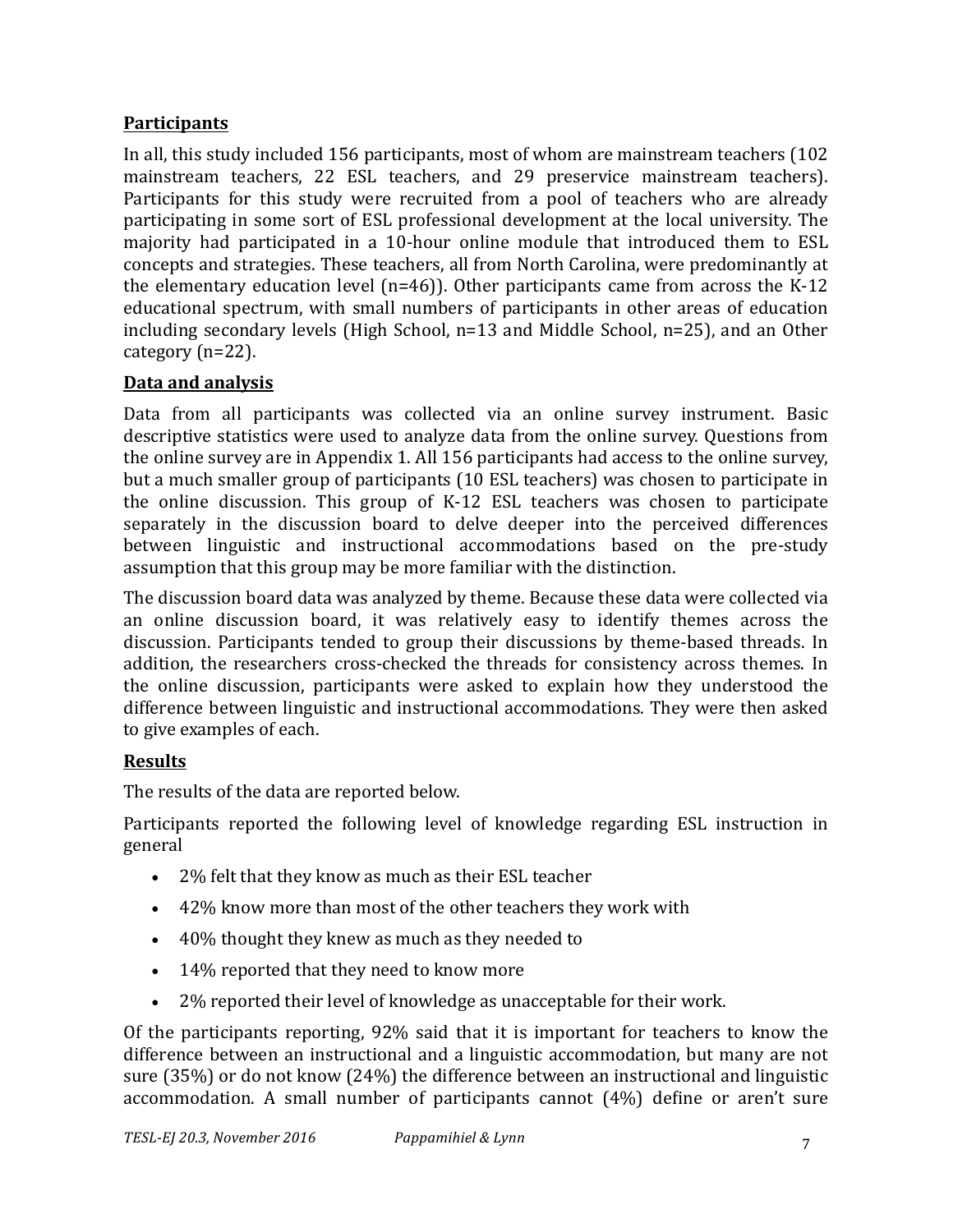(11%) how to define the term 'accommodation.' Twenty-three percent could not give an example of an instructional accommodation. Forty-six percent would not be able to give an example of a linguistic accommodation.

When given a definition of an instructional accommodation,  $8\%$  reported that they would still find it difficult or not be able to implement such an accommodation. About half (51%) reported they could implement an instructional accommodation with confidence. Forty-one percent reported they could implement an instructional accommodation most of the time in their classes.

When given a definition of a linguistic accommodation,  $20\%$  reported that they would still have difficulty with or not be able to implement a linguistic accommodation. Thirtyfive percent reported that they could implement a linguistic accommodation with confidence, and 46% reported that they could implement a linguistic accommodation most of the time.

Results from the discussion board data were more detailed, although participants were not given definitions of either instructional or linguistic accommodations. We believe this level of detail and specificity resulted from the fact that our discussion board participants were ESL teachers or mainstream teachers completing a second licensure area in ESL. Like the online data, these participants agreed that it is important for teachers to be able to distinguish between an instructional and a linguistic accommodation. These participants immediately recognized that linguistic accommodations would reduce the linguistic burden that ELLs face when learning new content. Many gave excellent examples that directly related to language, including adjustments to speech patterns, use of bilingual materials, accent reduction (on the part of the teacher), and repetition. They also connected linguistic accommodations with scaffolded instruction that would help ELLs be more academically competitive in a mainstream classroom.

Some comments from the discussion board participants included the following related to linguistic accommodations. Some participants immediately saw linguistic accommodations as reductions in the linguistic burden that ELLs face.

- A linguistic accommodation allows an ESL student to better access the target *language.* For example, a teacher could use a nonlinguistic representation of a vocabulary word. The accommodation helps the student's comprehension.
- A linguistic accommodation is one where the language of a subject is minimized.
- *Would a linguistic accommodation be an accommodation that would ease the language barrier?*

Others saw linguistic accommodations more as ways to address language but did not see them as a method of addressing content. Some saw linguistic accommodations as a subset of instructional accommodations.

• *I* would say that a linguistic accommodation would be an accommodation to help a student who could do the work academically but who had not mastered the *language, the academics being taught.*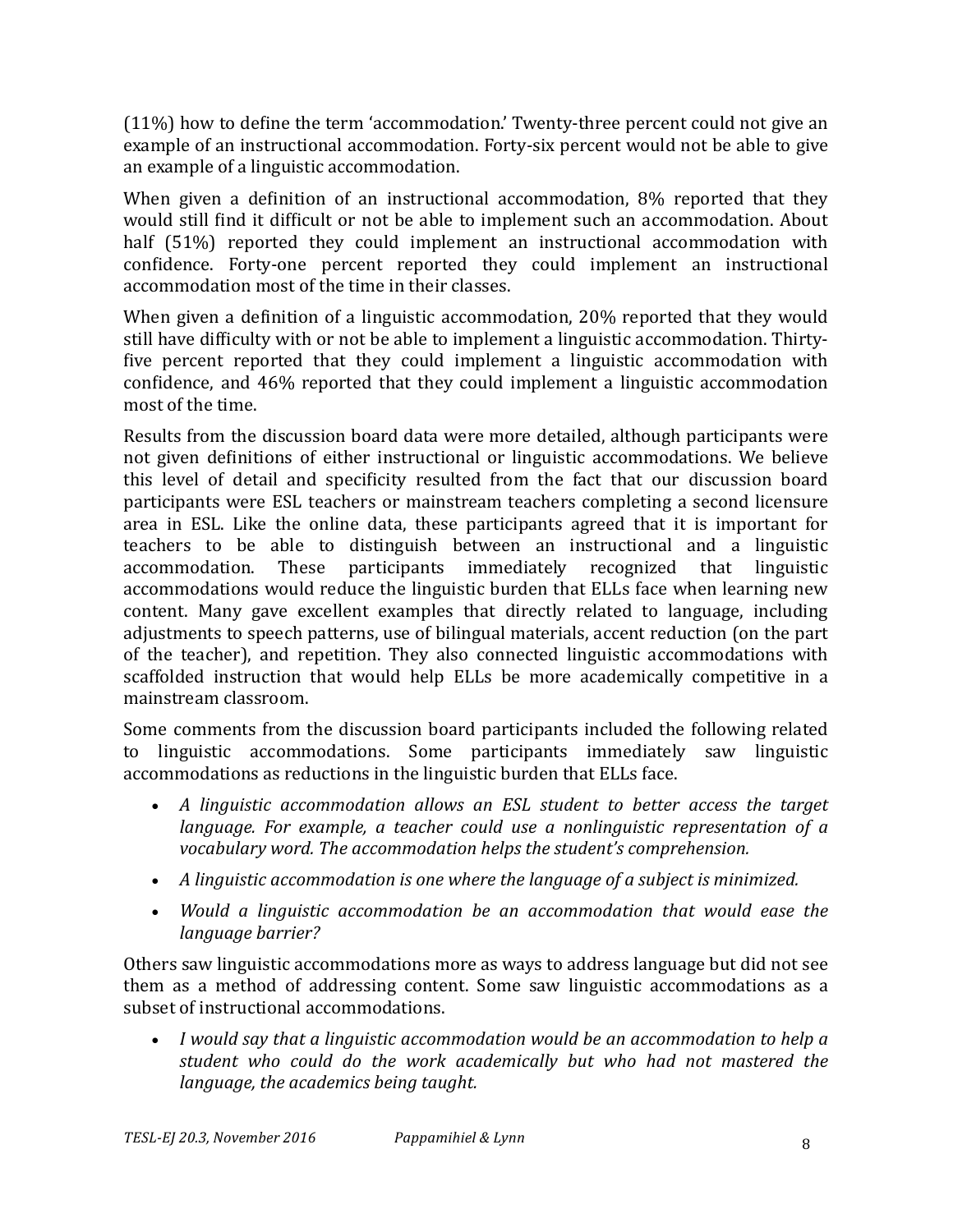- In linguistic accommodations, it is the way the material is presented to students in *reference to dictation, accent and conversation.*
- *I* would say that linguistic accommodations are a subset of general instructional *accommodations.*
- I think that a linguistic accommodation would be when you change your language *or* vocabulary to help a person to understand what you may be saying.
- A linguistic accommodation is when you adjust your speech, patterns of your speech, length, basically any adaptation to your speech that is made because of the *people around you.*
- Linguistic accommodations are simplifying language used when speaking with a *language learner so the teacher would speak slower, repeat instructions, provide* dictionaries, provide definition to new words.

Here participants define linguistic accommodations as specifically related to language and linguistic patterns used in the classroom. A few have pointed out that they see linguistic accommodations as those that reduce the linguistic burden, and we feel that this is the more accurate view of a linguistic accommodation as in the following comments.

- Linguistic accommodations help ELLs understand the language of instruction and *accelerate the learning of both subject matter and English.*
- Linguistic accommodation is a strategy use to level the playing field for students *who* struggle with the academic language. This could be adaptations to verbal interactions, wording on worksheets, etc.

In a few cases, participants tended to look at all accommodations as those provided on a typical standardized test.

An accommodation generally refers to a change in the way a test is administered or *a* change in the testing environment. Direct linguistic accommodations change the *language of the test administration...indirect linguistic accommodations help ELLs process language more easily (i.e., multiple test sessions). Instructional accommodations* would be more of having a written form of the directions for students to see.

#### *Discussion*

From the results we can see that this topic is one that is important to teachers but one that, perhaps, they may not have given much thought to. Although the distinction seems to be intuitive to many of our ESL teachers, mainstream teachers seem to have more difficulty in thinking in more specific categories of accommodation. Indeed, even our ESL teacher/participants often viewed linguistic accommodations as only having to do with listening and speaking aspects of the language. Additionally, when they are prompted to think of different distinctions among general accommodations, some have difficulty feeling confident in their ability to implement different types of accommodations.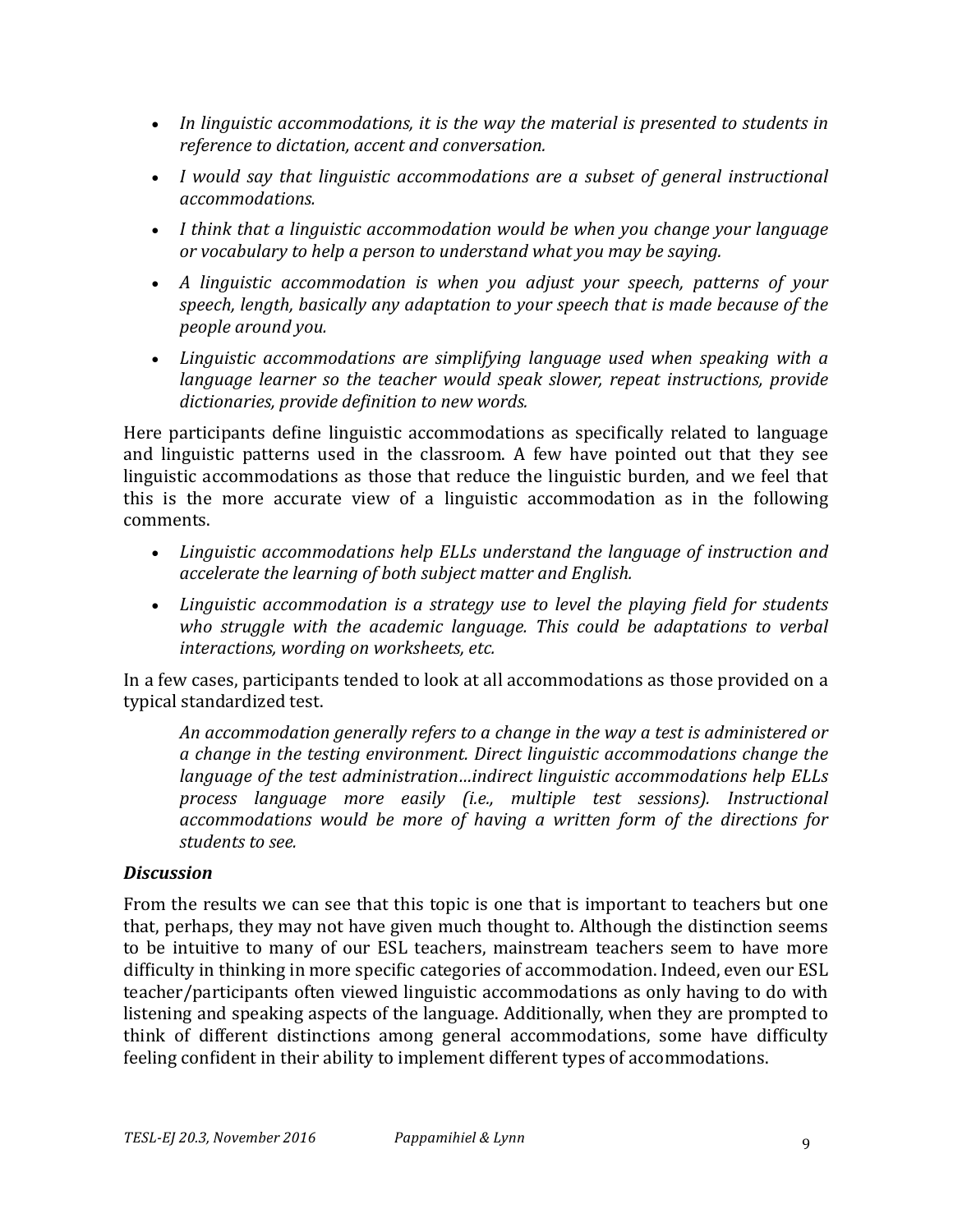Over 80% of our participants reported that their level of knowledge of ESL instruction was either superior or acceptable. However, many respondents either do not understand the difference between an instructional and a linguistic accommodation  $(24%)$  or have an unsteady understanding (35%) of the difference. These are teachers who mav feel that they already have an adequate understanding of ESL methodology and may not seek out any additional professional development. Additionally, they acknowledge the importance of the distinction but are not sure about it. This dichotomy points to a need for further investigation of this difference and perhaps more professional development for both mainstream and ESL teachers.

We see instructional accommodations as strategies that are used specifically to make content more accessible or more readily retained. However, linguistic accommodations are those that specifically reduce the linguistic burden and allow ESL students to more readily access not only the language in the classroom but the content as well. Instructional accommodations could be used with any student to help them access content, but linguistic accommodations are designed and implemented specifically with ELLs in mind.

Many in the ESL field have heard ESL-friendly strategies described as 'just good teaching,' but several authors including De Jong and Harper (2007) acknowledge that this statement is an overgeneralization. We cannot simply expect mainstream teachers to apply instructional strategies to ELLs and expect the same positive results we hope to see with native English speaking students. This approach ignores the very real linguistic needs of ELLs in mainstream classrooms. We must consciously separate linguistic aid from instructional aid so that mainstream teachers can begin to surgically apply each as needed.

Mainstream teachers should be made more aware of this distinction so that they can effectively integrate both types of accommodations into their instruction. Perhaps because mainstream teachers are not comfortable with creating linguistic accommodations, they are not as likely to incorporate them into their classrooms. ESL teachers need to be aware of the distinction so that they can explicitly include them in their interactions with mainstream teachers and in co-teaching environments. ESL teachers in co-teaching environments often walk a fine line in terms of their ability to actively use their expertise in the mainstream classroom (Pappamihiel, 2012). If mainstream teachers were more aware of the benefit of linguistic accommodations, ESL teachers might feel freer to push for their inclusion in mainstream classrooms. Hence we feel that the data collected provide social validity for the distinction between instructional and linguistic accommodations for ELLs in mainstream classrooms.

#### *Conclusions and Implications for Future Research*

This article represents an examination of the distinction between instructional and linguistic accommodations and how teachers may operationalize this distinction. In this article we have established that there is a difference between these two types of accommodations. Our participants acknowledged that this is an important distinction but were not necessarily comfortable in being able to implement each separately or distinguish between the two.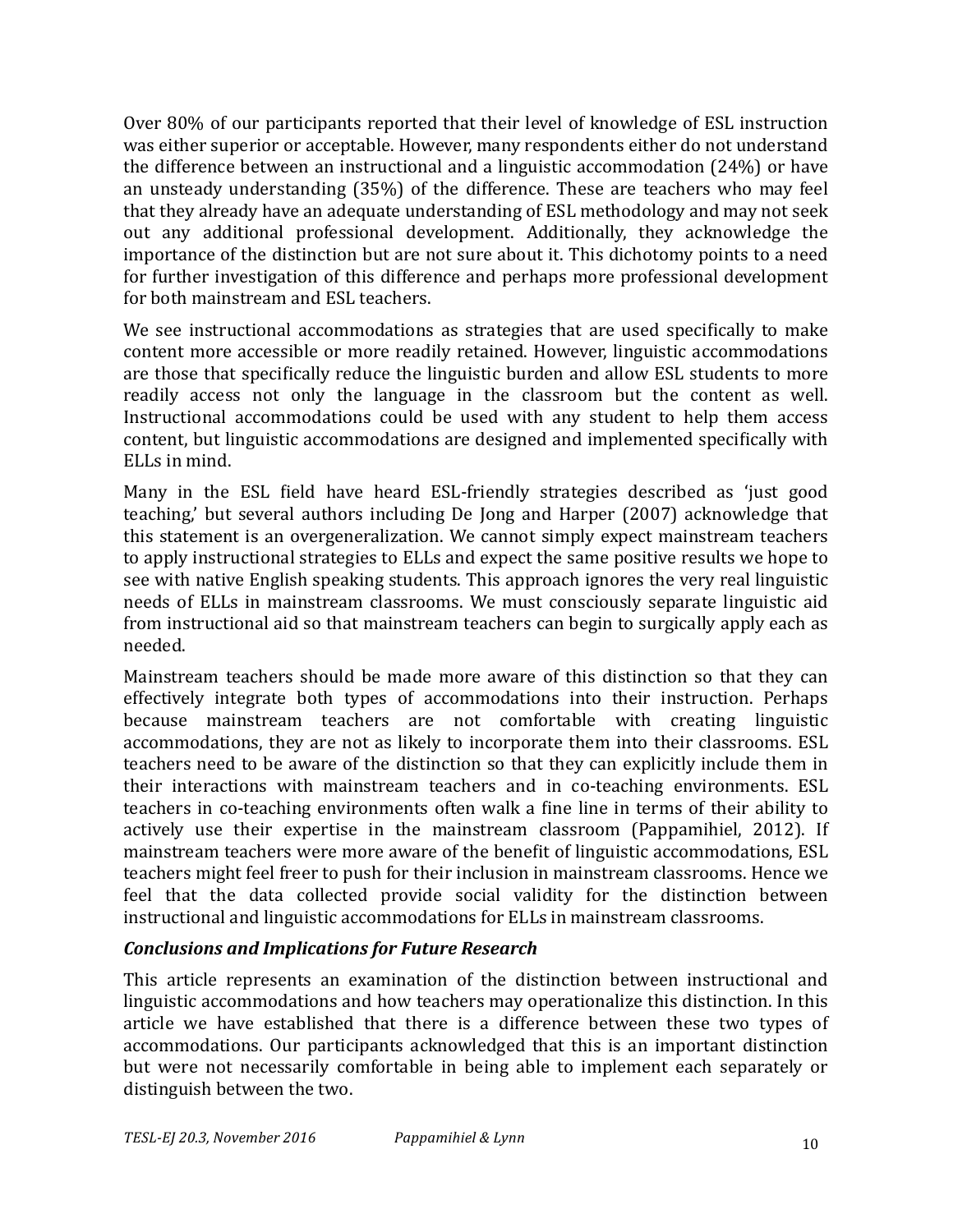Further research is needed to see how often linguistic accommodations are implemented by mainstream and ESL teachers, even if they do not fully understand the distinction. It is possible that mainstream teachers are implementing linguistic accommodations without truly understanding that they are doing this, as an ESL teacher might. Additionally, further research is needed into how effective specific linguistic accommodations are with ELLs in mainstream classrooms.

Given the fact that ELLs are often unsuccessful in the mainstream classroom, each and every teacher they come in contact with needs to be more attuned to specific accommodations that can help reduce the linguistic barriers that hamper their academic achievement. In many ways, the simple fact that mainstream teachers now understand the need for any accommodations is a success story, but we must continue to strive to fine tune our implementation of such accommodations.

## **About the Authors**

**Dr. N. Eleni Pappamihiel** is a professor in the TESL program at the University of North Carolina Wilmington. Her research specializations include professional development, online teaching and learning, and academic improvement for ELs in the mainstream classroom.

**Dr. C. Allen Lynn** is an assistant professor at the University of North Carolina Wilmington. His research interests include professional development, and the influence of anthropology in the education of language minority students.

## **References**

Abedi, J. (2001). *Assessment and Accommodations for English Language Learners: Issues and Recommendations*. (R305B960002:01). Retrieved November 10, 2016, from http://www.cse.ucla.edu/products/policy/cresst\_policy4.pdf

Ballantyne, K.G., Sanderman, A.R. & Levy, J. (2008). *Educating English Language Learners: Building Teacher Capacity*. Washington: National Clearinghouse for English Language Acquisition, Retrieved November 10, 2016, from: http://www.ncela.gwu.edu/files/ uploads/3/EducatingELLsBuildingTeacherCapacityVol1.pdf

Cummins, J. (2000). *Language, Power and Pedagogy: Bilingual Children in the Crossfire.* Clevedon: Multilingual Matters.

Davison, C. (2006). Collaboration between ESL and content teachers: How do we know when we are doing it right? *The International Journal of Bilingual Education and Bilingualism, 9* (4), 454-475. http://dx.doi.org/10.2167/beb339.0

De Jong, E.J. (2013). Preparing mainstream teachers for multilingual classrooms. *Association of Mexican-American Educators Special Invited Issue, 7(2), 40-49.* 

De Jong, E.J., & Harper, C.A. (2005). Preparing mainstream teachers for English language learners: Is being a good teacher good enough? *Teacher Education Quarterly, 32(2), 101-*124.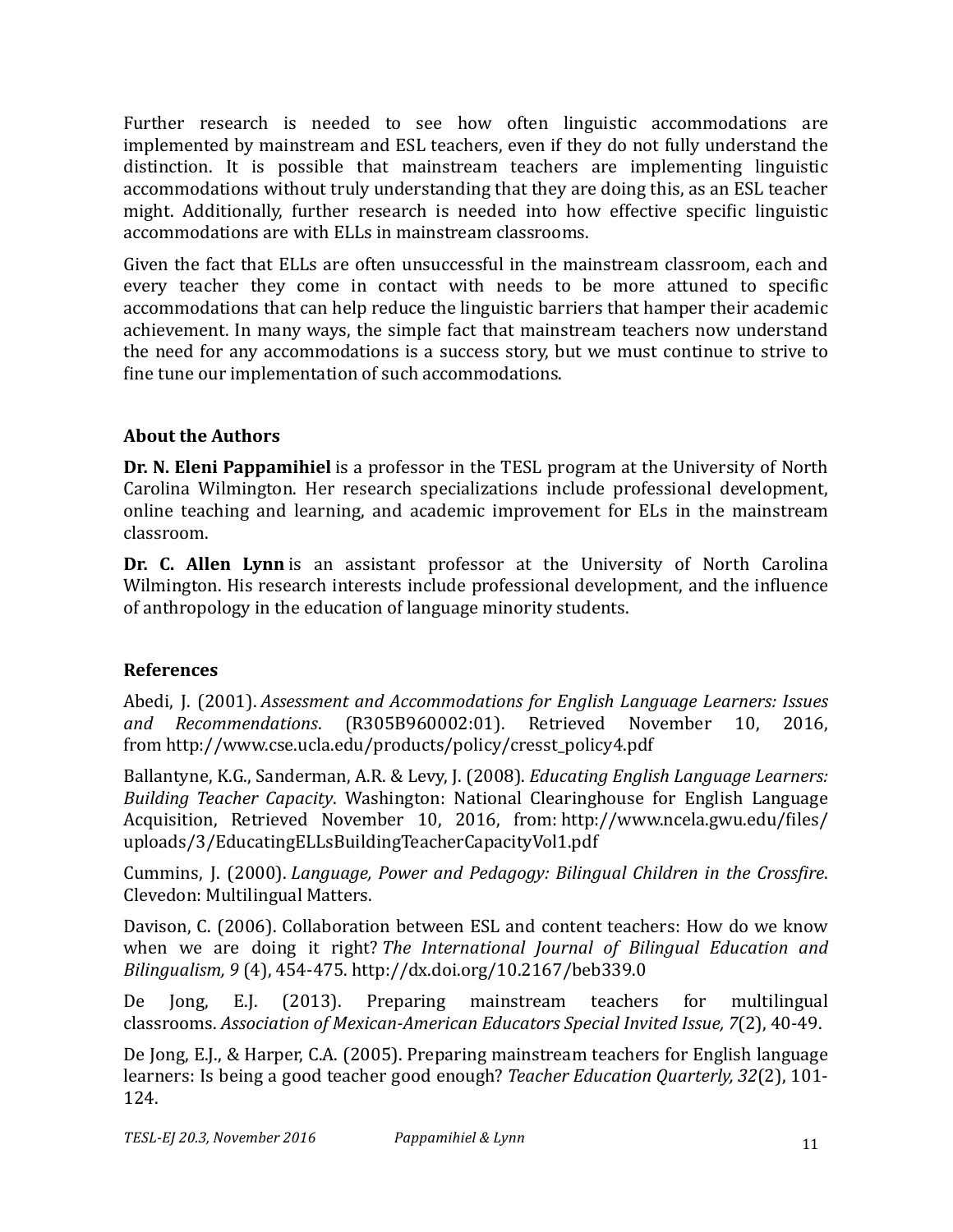De Jong, E.J., & Harper, C.A. (2011). "Accommodating diversity": Pre-service teachers' views on effective practices for English language learners. In T. Lucas (Ed.), *Teacher preparation for linguistically diverse classrooms: A resource for teacher educators* (pp. 73- 90). New York: Routledge.

De Jong, E.J., & Harper, C.A. (2007). ESL is good teaching "plus": Preparing standard curriculum teachers for all learners. In M.E. Brisk (Ed.), *Language, Culture, and Community in Teacher Education* (pp. 127-148). Mahwah, NJ: Lawrence Erlbaum.

Douglass Horsford, S., & Sampson, C. (2013). High-ELL-growth states: Expanding funding equity and opportunity for English language learners. *Voices in Urban Education*, *37*, 47-54.

Echevarria, J., Vogt, M. & Short, D.J. (2013). *Making content comprehensible for English learners: The SIOP model* (4th ed.). Upper Saddle River, NJ: Pearson Publishers.

Goldenberg, C. (2008). Teaching English language learners: What the research does and does not—say. *American Educator*, 32(2), pp. 8-18.

Harvey, L., & Teemant, A. (2012). Who does what and why? ESL administrators' perspectives on the roles of ESL specialists and mainstream teachers. *INTESOL Journal*, *9*(1), 35-50.

Kopriva, R. J., Emick, J. E., Hipolito-Delgado, C. P. and Cameron, C. A. (2007). Do Proper Accommodation Assignments Make a Difference? Examining the Impact of Improved Decision Making on Scores for English Language Learners. *Educational Measurement: Issues and Practice, 26*, 11–20. http://dx.doi.org/10.1111/j.1745-3992.2007.00097.x

Logan, J.A.R., & Petscher, Y. (2010). School profiles of at-risk student concentration: Differential growth in oral reading proficiency. *Journal of School Psychology*, 48(2), 163-186.

Lucas, T., & Grinberg, J. (2008). Responding to the linguistic reality of mainstream classrooms: Preparing all teachers to teach English language learners. In M. Cochran-Smith, S. Feiman-Nemser, & D. J. McIntyre (Eds.), *Handbook of research on teacher* education (3rd ed., pp. 606-636). New York: Routledge.

Pappamihiel, N. E.  $(2012)$ . Benefits and challenges of co-teaching English language learners in one elementary school in transition. *Tapestry Journal*, 4, 1-13.

Pettit, S.K. (2011). Teachers' beliefs about English language learners in the mainstream classroom: A review of the literature. *International Multilingual Research Journal.* 5, 123-147.

Polat, N. (2010). A Comparative Analysis of Pre-and In-Service Teacher Beliefs about Readiness and Self-Competency: Revisiting Teacher Education for ELLs. *System, 38, 228-*244.

Reeves, J.R. (2006). Secondary teacher attitudes toward including English language learners in mainstream classrooms. *The Journal of Educational Research*, 99(3). 131-143.

Sampson, J.F., & Collins, B.A. (2012). Preparing all teachers to meet the needs of English language learners: Applying research to policy and practice for teacher effectiveness.